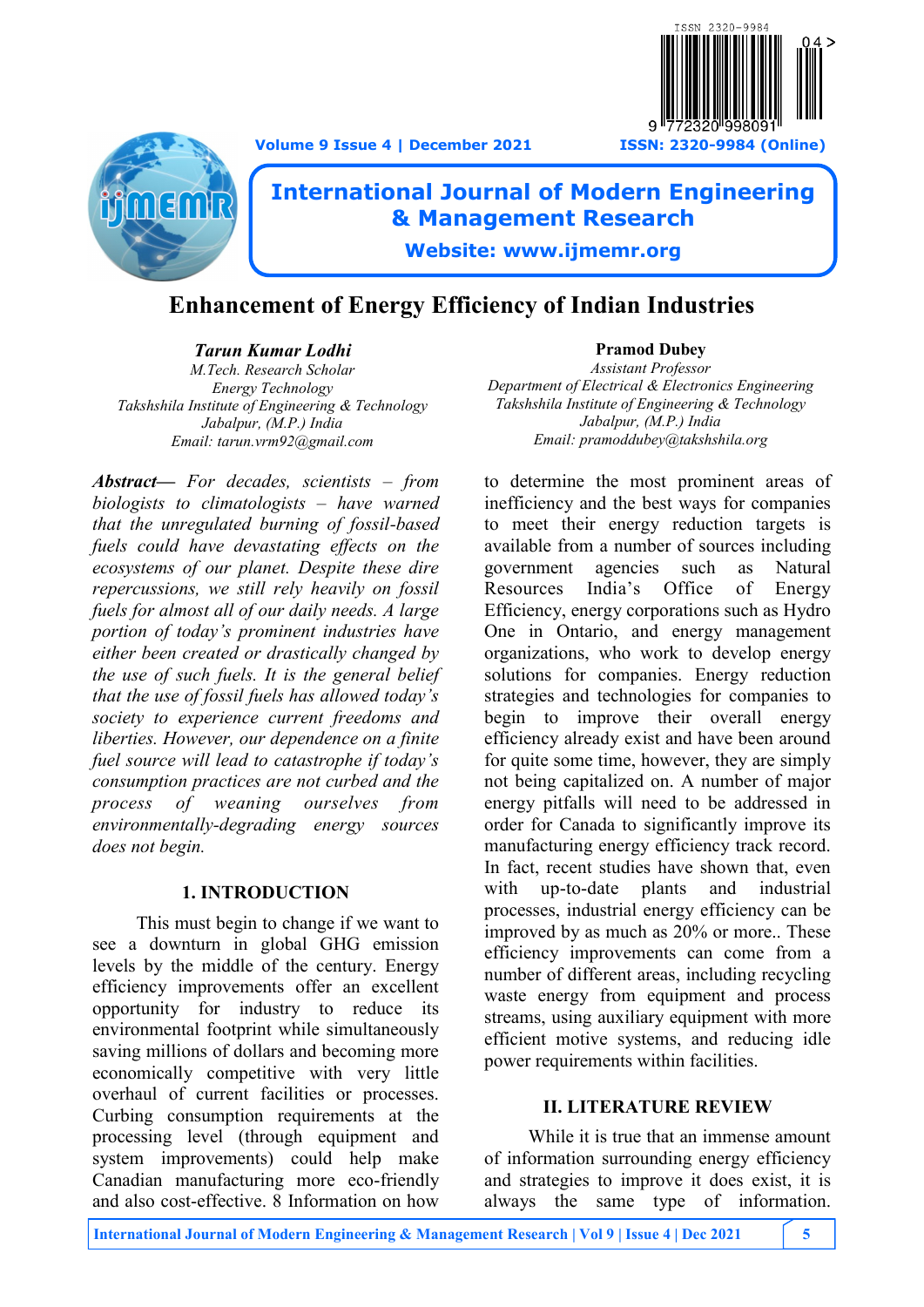#### *Enhancement of Energy Efficiency of Indian Industries Author(s) : Tarun Kumar Lodhi, Pramod Dubey | TIET, Jabalpur*

Handbooks, sourcebooks, and textbooks (some dating back several decades) have been dedicated to telling companies how to detect an energy sink or an area of inefficiency and even more have been developed to offer them a variety of options that can be deployed to improve the efficiency of their equipment and systems. Table 2 below references a small sample of the resources available to companies looking for information pertaining to industrial energy efficiency.

#### **Table 3: Potential waste heat sources and end-uses [22]**

| <b>Waste Heat Source</b>                                          | End-use (general)                                                                                     |
|-------------------------------------------------------------------|-------------------------------------------------------------------------------------------------------|
| Combustion exhausts from:                                         | Combustion air pre-heating                                                                            |
| Glass melting furnaces                                            | Boiler feedwater pre-heating                                                                          |
| <b>Cement kilns</b>                                               | Load pre-heating                                                                                      |
| <b>Boilers</b>                                                    | Power generation                                                                                      |
| Fume incinerators                                                 | Steam generation                                                                                      |
| Aluminum reverberatory furnaces                                   | Space heating                                                                                         |
| Process off-gases from:                                           | Absorption cooling                                                                                    |
| Steel electric arc formaces                                       | Domestic water heating<br>Transformation of liquid and gaseous<br>process streams via condensation or |
| Aluminum reverberatory furnaces                                   | evaporation                                                                                           |
| Cooling water from:                                               |                                                                                                       |
| Furnaces                                                          |                                                                                                       |
| Air compressors                                                   |                                                                                                       |
| Internal combustion engines                                       |                                                                                                       |
| Conductive, convective, and radiative losses from equipment       |                                                                                                       |
| Conductive, convective, and radiative losses from heated products |                                                                                                       |

### *Rotary regenerator (heat wheel)*

Rotary regenerators, sometimes referred to as air pre-heaters or heat wheels, operate in a manner similar to fixed regenerators in that heat transfer is facilitated by storing heat in a porous media and by alternating the flow of hot and cold gases through the regenerator [22]. Using a rotating porous disc, composed of a high heat capacity material, placed across 2 parallel ducts, one containing the hot waste gas, the other containing cold gas, the disc rotates between the 2 ducts and transfers heat from the hot gas duct to the cold gas duct, as seen in Figure 1 below .

Heat wheels are generally restricted to low and medium-temperature applications due to the thermal stress created by high

temperatures. Likewise, large temperature differences between the 2 ducts can lead to differential expansion and large deformations, compromising the integrity of duct wheel air seals [22]. Another challenge with heat wheels is preventing cross contamination between the 2 gas streams, as contaminants can be transported in the wheel's porous material. One advantage of the heat wheel is that it can be designed to recover moisture as well as heat from clean gas streams [22]. This makes heat wheels particularly useful in air conditioning applications, where incoming hot humid air transfers heat and moisture to cold outgoing air.



*Figure 1: Rotary regenerator (heat wheel) design* 

### **III. METHODOLOGY**

Currently, a growing trend has emerged among industry in which many companies try to grasp a better understanding of their energy needs and sources of inefficiency by performing internal energy audits or hiring third party contractors to conduct audits for them. While this process is effective in generating a concise list of actions (ranked according to potential impact) for companies to pursue, it can be quite costly and time consuming. As well, there is often a trade-off depending on what route is pursued.

Internal audits require trained auditors to already be on staff, which is not always possible, and utilizes personnel hours to conduct the necessary surveys. If resources are limited within an organization, it may be best to contract the auditing process to an external company and allow personnel hours to remain focused on tasks pertaining to major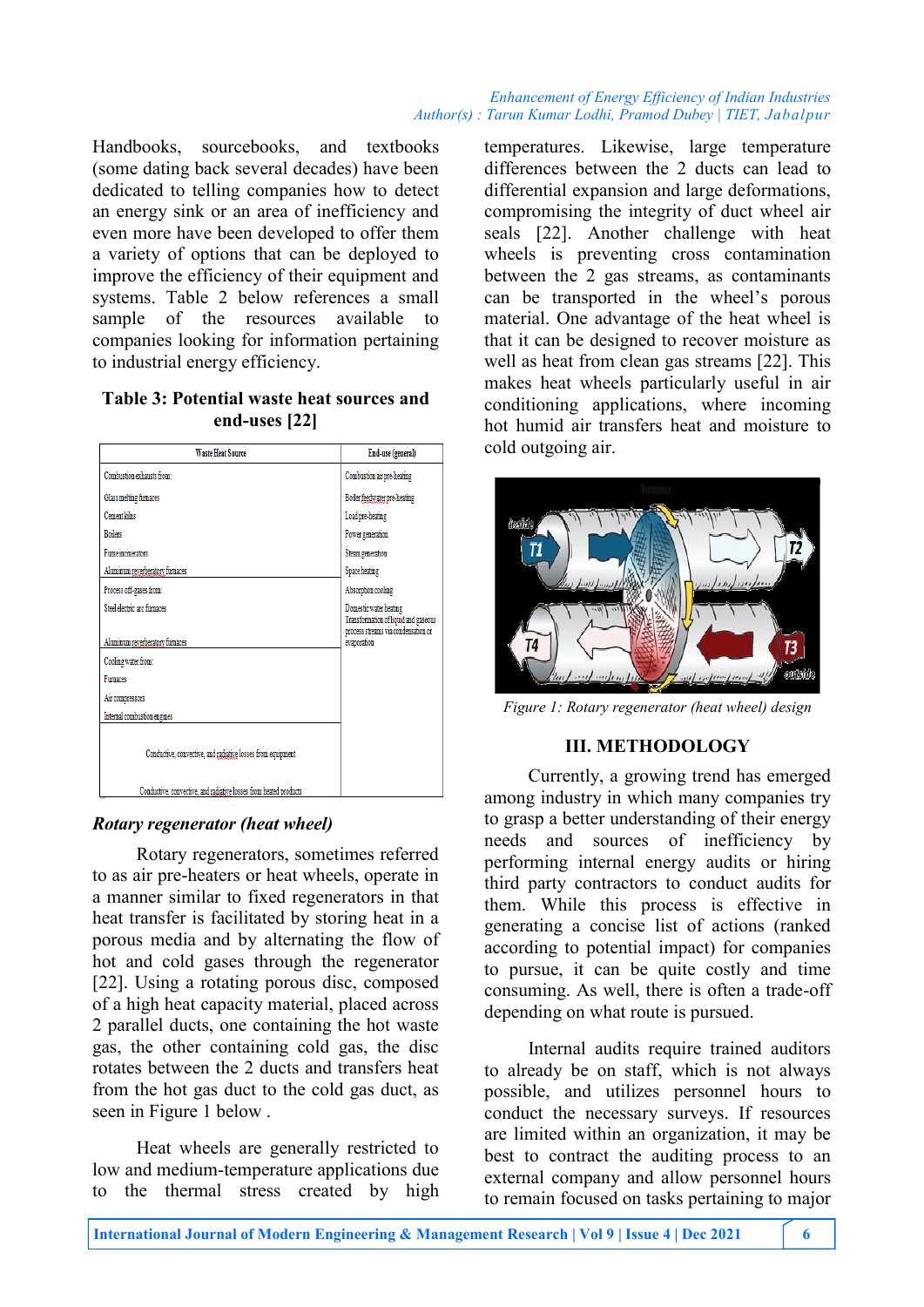#### *Enhancement of Energy Efficiency of Indian Industries Author(s) : Tarun Kumar Lodhi, Pramod Dubey | TIET, Jabalpur*

company projects. While the use of external contractors will allow personnel hours to be reserved for key project work, the cost of hiring professional auditors to conduct the work may be an added expense many companies cannot afford. This is especially true in the case of SMEs, which are typically limited in terms of both their financial and human resources. This can lead to companies simply pursuing what they think is the best solution for their facility, which can result in ineffective solutions, wasted resources, and, in some cases, escalate the problem. It is for this reason that a thorough understanding of a facility's primary energy users, production schedules, and essential system interactions is required before attempting to implement any plant modifications or efficiency strategies.

#### *Case Studies*

#### *Purpose of the Performance Test*

To find out the efficiency of the boiler .To find out the Evaporation ratio the purpose of the performance test is to determine actual performance and efficiency of the boiler and compare it with design values or norms. It is an indicator for tracking day-to-day and season-to-season variations in boiler efficiency and energy efficiency improvements.

#### *Performance Terms and Definitions*





*Figure 2: Block Diagram Boiler Efficiency*

Boiler Efficiency = (Steam flow rate X (steam enthalpy - feed water enthelpy)/(Fule firing rate X Gross calorific value) X 100

The following losses are applicable to liquid, gas and solid fired boiler

- L1. Loss due to dry flue gas (sensible heat)
- L2. Loss due to hydrogen in fuel (H2)
- L3. Loss due to moisture in fuel (H2O)
- L4. Loss due to moisture in air (H2O)
- L5. Loss due to carbon monoxide (CO)

L6. Loss due to surface radiation, convection and other unaccounted\*.

\*Losses which are insignificant and are difficult to measure.

The following losses are applicable to solid fuel fired boiler in addition to above

L7. Unburnt losses in fly ash (Carbon)

L8. Unburnt losses in bottom ash (Carbon)

Boiler Efficiency by indirect method =  $100$ .  $(L1 + L2 + L3 + L4 + L5 + L6 + L7 +$ L8)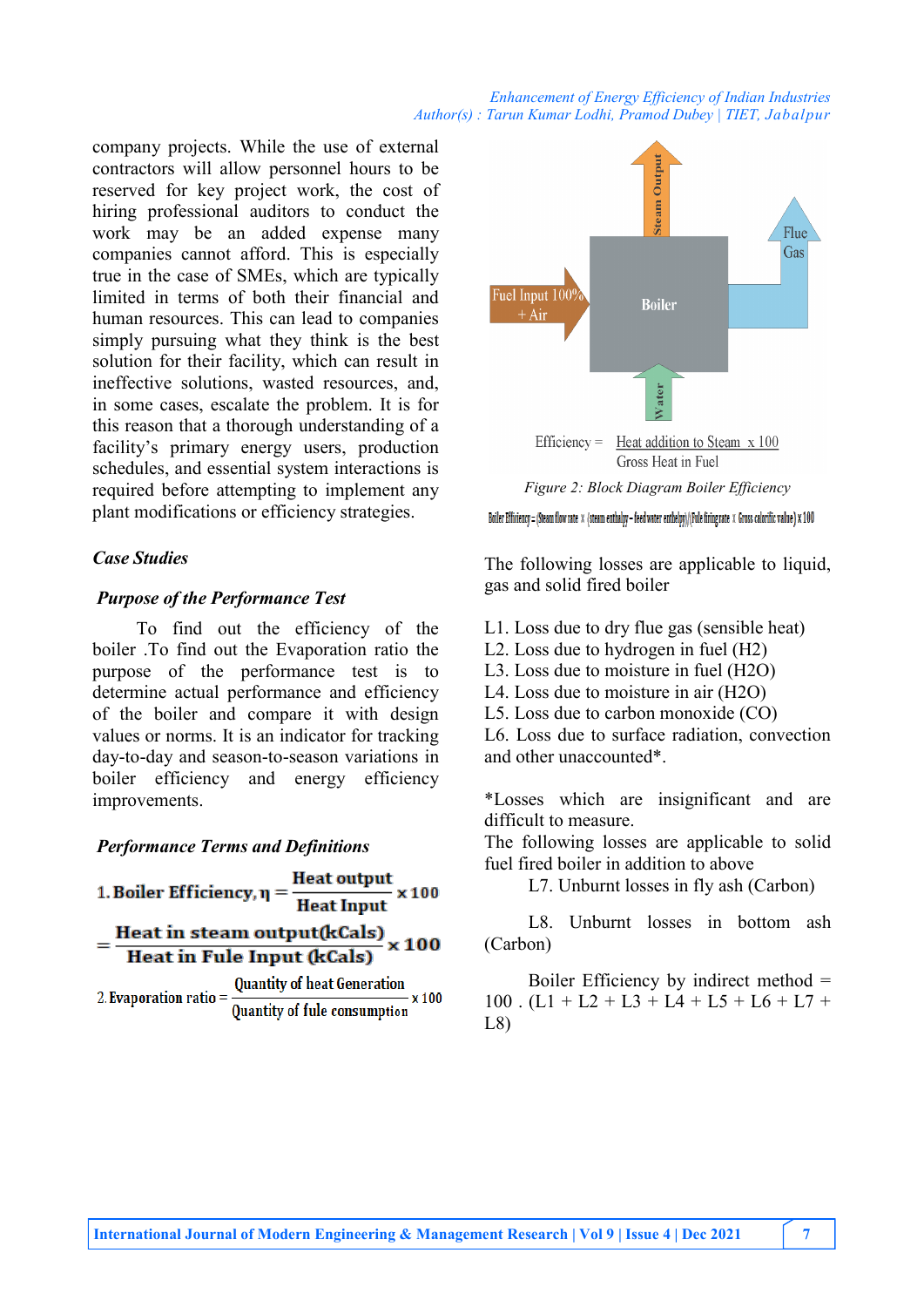| Sr.                                                            |                                    | kCal/kg of | $\frac{0}{0}$ |  |
|----------------------------------------------------------------|------------------------------------|------------|---------------|--|
| no.                                                            | <b>Input/Output Parameter</b>      | coal       | loss          |  |
|                                                                | <b>Heat Input</b>                  | 3501       | 100           |  |
| 2                                                              | Losses in boiler                   |            |               |  |
| 3                                                              | Dry flue gas, L1                   | 275.88     | 7.88          |  |
| 4                                                              | Loss due to hydrogen in fuel, L2   | 120.43     | 3.44          |  |
| 5                                                              | Loss due to moisture in fuel, L3   | 206.91     | 5.91          |  |
| 6                                                              | Loss due to moisture in air, L4    | 10.15      | 0.29          |  |
| 7                                                              | Partial combustion of C to CO, L5  | 90.32      | 2.58          |  |
| 8                                                              | Surface heat losses, L6            | 8.75       | 0.25          |  |
| 9                                                              | Loss due to Unburnt in fly ash, L7 | 3.85       | 0.11          |  |
|                                                                | Loss due to Unburnt in bottom ash, |            |               |  |
| 10                                                             | L8                                 | 61.97      | 1.77          |  |
| Boiler Efficiency= $100 - (L1 + L2 + L3 + L4 + L5 + L6 + L7 +$ |                                    |            |               |  |
|                                                                | $L8 = 77.77%$                      |            |               |  |

SUMMARY OF HEAT BALANCE FOR COAL FIRED **BOILER** 

#### **4. CONCLUSIONS AND RECOMMENDATIONS**

As a result of the research undertaken for this study, it can be concluded that energy efficiency improvement strategies present multiple opportunities for Canadian industry – saving money, stimulating economic growth, increasing productivity, and offering a significant reduction in environmental impact. The case studies presented within this thesis highlight some of the major energy consumption and GHG emission reduction opportunities that are available to industry through the implementation of various efficiency projects.

Though research into new energysaving technologies should continue, it is also clear that many of the techniques and strategies needed to begin to significantly lower global GHG emissions already exist. Unfortunately, many companies – especially SMEs – still shy away from the opportunities that are available to them from energy conservation due to a lack of in-house expertise, inadequate resources, or positive reinforcement through industrial feedback on the use of such techniques. Additionally, energy efficiency is still largely viewed as a problem rather than an opportunity. A number of broad recommendations have been created from the results of this study. They are summarized below.

1. Despite all the potential benefits, a single barrier still exists to widescale industrial energy efficiency

progress: confidentiality. Until organizations and government become more transparent about consumption practices within the industrial sector, very little will change. Companies must be more willing to share their energy consumption data and an open dialogue regarding best practices must begin. Governments should encourage more organizations to share their conservation success stories in order to begin to remove the taboo industry has placed on the discussion surrounding energy consumption.

- 2. Organizations must begin to avail of the resources and tools (from government agencies, technological societies, and universities) that have been created to better equip industrial users to improve the efficiency of their systems, equipment, and tools. These resources have been specifically created to aid industrial users with their energy efficiency projects and many of them are free of charge. The notion that not enough information or expertise exists will soon no longer be an acceptable excuse for why energy efficiency is not promoted within an organization.
- 3. Individuals who are chosen as energy managers within their respective organizations should come from a strong sustainability background. They must be open to the notion that all three (3) spheres of sustainability are equally important and they must understand the importance that open dialogue plays in energy consumption and creating the necessary changes within industry to curb emissions. By placing the appropriate personnel in energy management roles, energy efficiency projects will likely be implemented more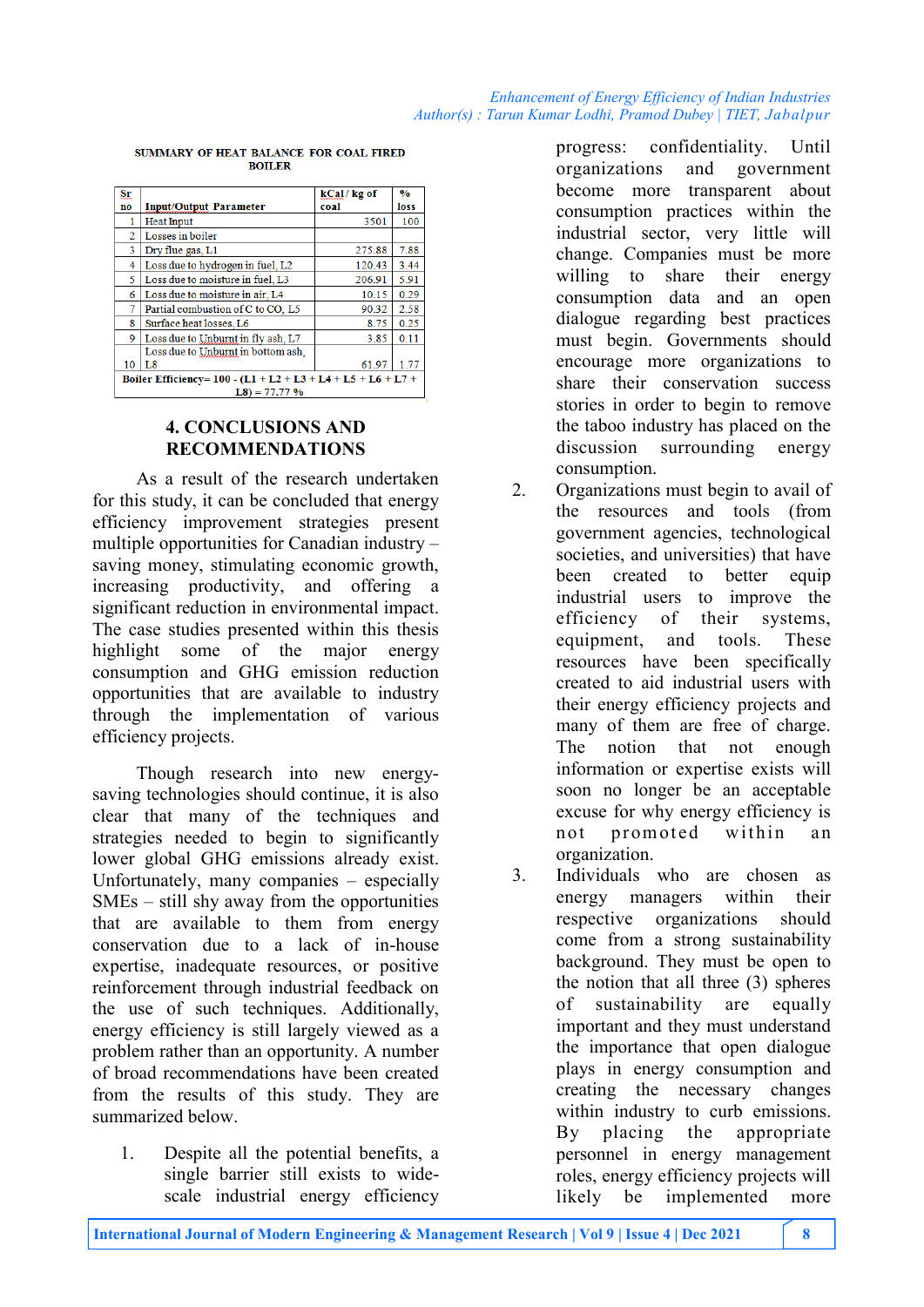frequently and with less opposition within organizations.

**4.** Lastly, it is important that energy reduction strategies remain effective and focused on the most promising solutions. Determining what these efficiency "*best practices*" are can only be achieved through effective consumption sub-monitoring, both pre and post-project implementation. Without appropriate monitoring of energy consumption it is practically impossible to know where the greatest sources of inefficiency are stemming from and how they can be remedied. Even if organizations begin to overhaul their existing systems with new equipment, design layouts, or maintenance regimes, if consumption is not adequately monitored before an alteration, it is quite difficult to pin-point specific savings and whether or not the new system is performing effectively. Accurate and sufficient energy monitoring is a key component to energy reduction success.

### **REFERENCES:**

- [1] 2013. International Energy Agency. Key world energy statistics 2013. [Online]. Available: http://  $w \, w \, w \, .$  i e a . or g/publications/ free publications/publication/ KeyWorld2013.pdf
- [2] 2015. Wikipedia. Tonne of oil equivalent. [Online]. Available: http://en.wikipedia.org/wiki/ Tonne of oil equivalent
- [3] November, 2012. United Nations Environment Programme, Nairobi, Kenya. The emissions gap report 2012. [Online]. Available: http:// www.unep.org/pdf/2012gapreport.pdf
- [4] 2004. United Nations Department of Economic and Social Affairs

Population Division. World population to 2300. [Online]. Available: http://www.un.org/esa/ population/publications/longrange2/ WorldPop2300final.pdf

- [5] 2014. U.S. Energy Information Administration. Short-term energy outlook. [Online]. Available: http:// www.eia.gov/forecasts/steo/pdf/ steo full.pdf
- [6] A. Thompson. Climate Central. April becomes 1st month with CO2 levels above 400 ppm. April 29, 2014. [Online]. Available: http:// www.climatecentral.org/news/aprilbecomes-first-month-with-co2-levelsabove-400-ppm-17367
- [7] Natural Resources Canada. Improving energy performance in Canada report to parliament under the Energy Efficiency Act for the fical year 2011-2012. [Online]. Available: http://oee.nrcan.gc.ca/publications/  $statistics / partialment 11 - 12/$ parliament11-12.pdf
- [8] September, 2013. CBC News. Canadian population surpasses 35 million. [Online]. Available: http:// w w w . c b c . c a / n e w s / c a n a d i a n population-surpasses-35-million-1.1869011
- [9] 2015. Wkipedia. Canada. [Online]. Available: http://en.wikipedia.org/ wiki/Canada
- [10] 2015. Wikipedia. Norway. [Online]. Available: http://en.wikipedia.org/ wiki/Norway
- [11] 2015. Statistics Denmark. Decoupling of environmental pressures from economic development by indicator, reporting country and unit. [Online]. Available: http://norden.statbank.dk/ INDIC401